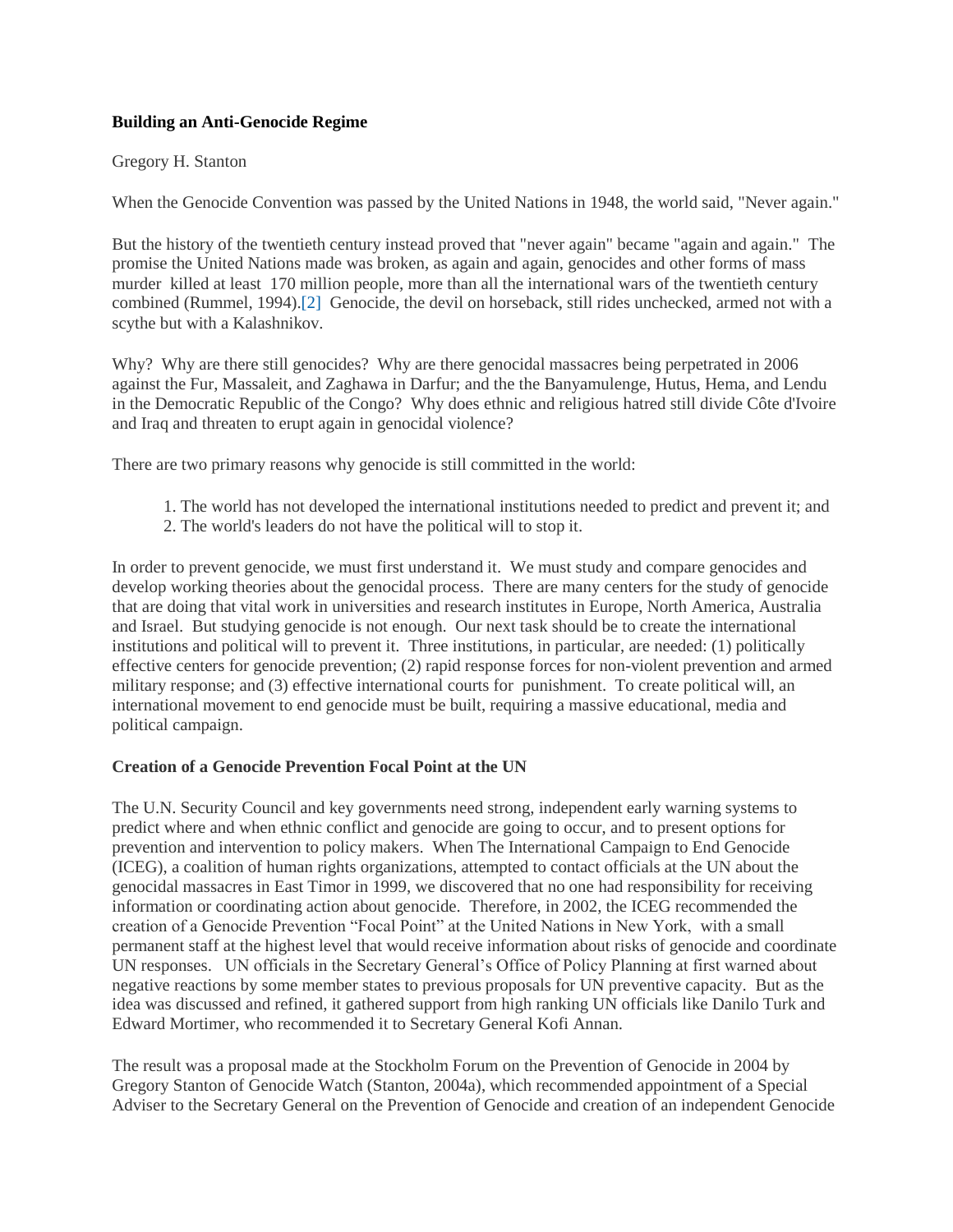Prevention Center to support the Special Adviser's work. The Secretary General announced his support for the proposal at the Stockholm Forum, and in July 2004, he created the new post and named Juan Mendez as his first Special Adviser on the Prevention of Genocide.

## **Establishment of a Genocide Prevention Center**

Realizing that the United Nations has limited resources, the ICEG also recommended to the governments and NGO's attending the Stockholm Forum that an independent Genocide Prevention Center be established to support the work of the Special Adviser. The Center would be located in New York and staffed with full-time early warning, political and operational planning specialists who have direct access to an international network of government officials, country experts, human rights nongovernmental organizations (NGOs), and the Special Adviser's office. (Stanton, 2004b)

The Brahimi Report of the Panel on U.N. Peace Operations (U.N. Doc. A/55/305 – S/2000/809: 2000) suggested such an office (the Information and Strategic Analysis Secretariat) at the U.N., but its recommendations were blocked by states (mostly from the G-77 developing nations plus India and China) that considered such a function (i.e., "intelligence-gathering" into "domestic" affairs) beyond the U.N.'s mandate. That is precisely why a Genocide Prevention Center must be independent of the U.N., but on the U.N.'s periphery, and considered by the Special Adviser to be a trusted source of reliable information. If the Center is not independent, it will be unable to issue opinions that displease member states, particularly states at risk or that are committing genocide. Yet it must have the confidence of the Special Adviser and develop a close informal relationship with him. Several human rights groups, notably Human Rights Watch and the International Crisis Group (an ICEG member), currently have such relationships with the Secretary General. The Genocide Prevention Center would become a clearing house and validator for reports from human rights groups and open sources around the world. It would operationalize those reports into options and plans for preventive action, and the Special Adviser and the Secretary General would use them to formulate recommendations to the U.N. Security Council.

One problem such a Center would face immediately is the closed nature of both government and U.N. information systems. Reports from UN field officials and government intelligence agencies are classified "confidential" or secret. Access to the country desk officers and top officials of the U.N. system would thus probably be indirect, through the Special Adviser. Access to government intelligence reports remains unlikely. However, the open secret of the new information age is that policy-makers would get better information if they ran a daily algorithm of world newsmedia for early warning signs, and regularly read leading newspapers, magazines, and human rights groups' reports, than if they counted on their embassies' classified cables. Several such open source, unclassified reporting services (IRIN, Reliefweb) provide daily collections of articles to the U.N. and others interested in reading them. However, none currently focus on potential genocide.

Even before a Genocide Prevention Center is established, coalitions of NGOs and genocide studies programs should establish independent early warning networks that can provide daily reports and regular policy options papers to the U.N.'s Special Adviser on the Prevention of Genocide, to the Security Council and to individual governments. A few networks currently exist (see Harff, "The Development and Implementation of Genocide Early Warning Systems," in this volume) but they do not yet produce coordinated analyses. Even after a Genocide Prevention Center is established, NGOs should continue to provide reports independently to the Special Adviser, UN agencies, and member governments. The Center is not intended to be a unique source.

Briefings could be given to the Security Council by the Special Adviser. The first attempt by the Special Adviser to give such a briefing on Darfur was blocked by objections from the U.S., China, Russia and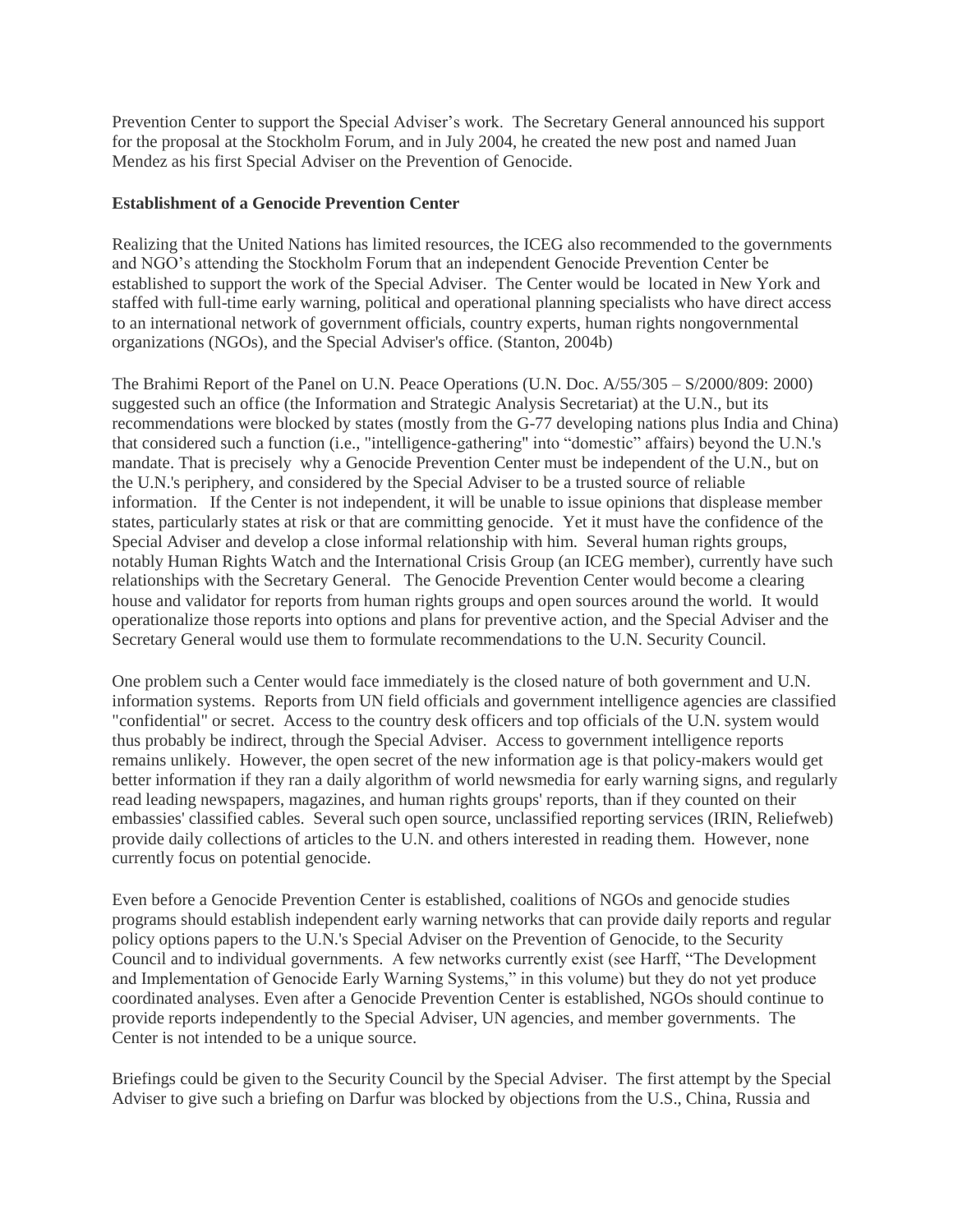Algeria (Reuters, 10 Oct. 2005.) But the Secretary General, himself, could exercise his prerogative under Article 99 of the U.N. Charter to "bring to the attention of the Security Council any matter which in his opinion may threaten the maintenance of international peace and security."

# **Early Warning Models**

Early warning models matter. They must be comprehensible to policy makers, and provide specific guidance. The U.N. Office for Coordination of Humanitarian Affairs and the U.S. Central Intelligence Agency have each had contracts with social scientists who use multi-variate, statistical models to predict the likelihood of genocide and other forms of violence. The models assign country scores to a large number of abstract risk factors ("level of democracy, trade openness, history of armed conflict, ethnic diversity") and then assess the risk of genocide from their sum (Harff, 2003; Krain, 1997). The models are useful to the extent that they demonstrate the benefit of promotion of democracy and other general policies. But statistical models do not describe the intentional process by which political leaders push a society toward genocide. They therefore are not sufficient to formulate specific counter-measures at each stage of the genocidal process.

To provide immediate early warning signs, Harff (1998) has identified accelerators and triggers that may lead to genocide. They include refugee and internally displaced persons flows, compulsory visible identification of targetted groups, arming of ethnic militias, hate speech, killing of opposition leaders, and massacres. However, Harff's accelerators are not ordered within the predictable process of genocide, the stages that all genocides follow, and therefore fail to predict how close a genocide may be. So that policy-makers can recognize early warning signs and plan specific counter-measures at each stage to stop the process, Stanton has proposed a structural theory of the genocidal process, "The Eight Stages of Genocide." (Stanton 1998) Genocide's eight stages are:

1. **Classification:** Underlying most social scientists' theories of genocide is an image of "ethno-centric man." Because all people grow up and live in particular cultures, speaking particular languages, they identify some people as "us" and others as "them." This fundamental first stage in the process does not necessarily lead to genocide. Genocide only becomes possible with another common human tendency - considering only "our group" as human, and "de-humanizing" certain others. Thus, we not only develop cultural centers, we also create cultural boundaries that shut other groups out -- and the latter may become the boundaries where solidarity ends and hatred begins. "Us versus them" can be converted by political elites desiring to gain or retain power into ideologies of purity, exclusion, and destruction. (Valentino, 2004) Regimes bent on genocide take great pains to classify their populations. The main preventive measure at this early stage is to develop universalistic institutions that transcend ethnic or racial divisions, that actively promote tolerance and understanding, and that promote classifications that transcend the divisions.

2. **Symbolization:** Names or other symbols are assigned to the classifications. People are named "Jews" or "Gypsies", or distinguished by colors or dress. When combined with hatred, symbols may be forced upon unwilling members of pariah groups: e.g. yellow stars for Jews. To combat symbolization, hate symbols can be legally forbidden (swastikas) as can hate speech. If widely supported, denial of symbolization can be powerful, as it was in Bulgaria, when many Jews refused to wear the yellow star and were not turned in by their Christian neighbors, depriving the yellow star of its significance as a Nazi symbol for Jews.

3. **Dehumanization:** One group denies the humanity of the other group. Members of it are equated with animals, vermin, insects or diseases. Dehumanization overcomes the normal human revulsion against murder.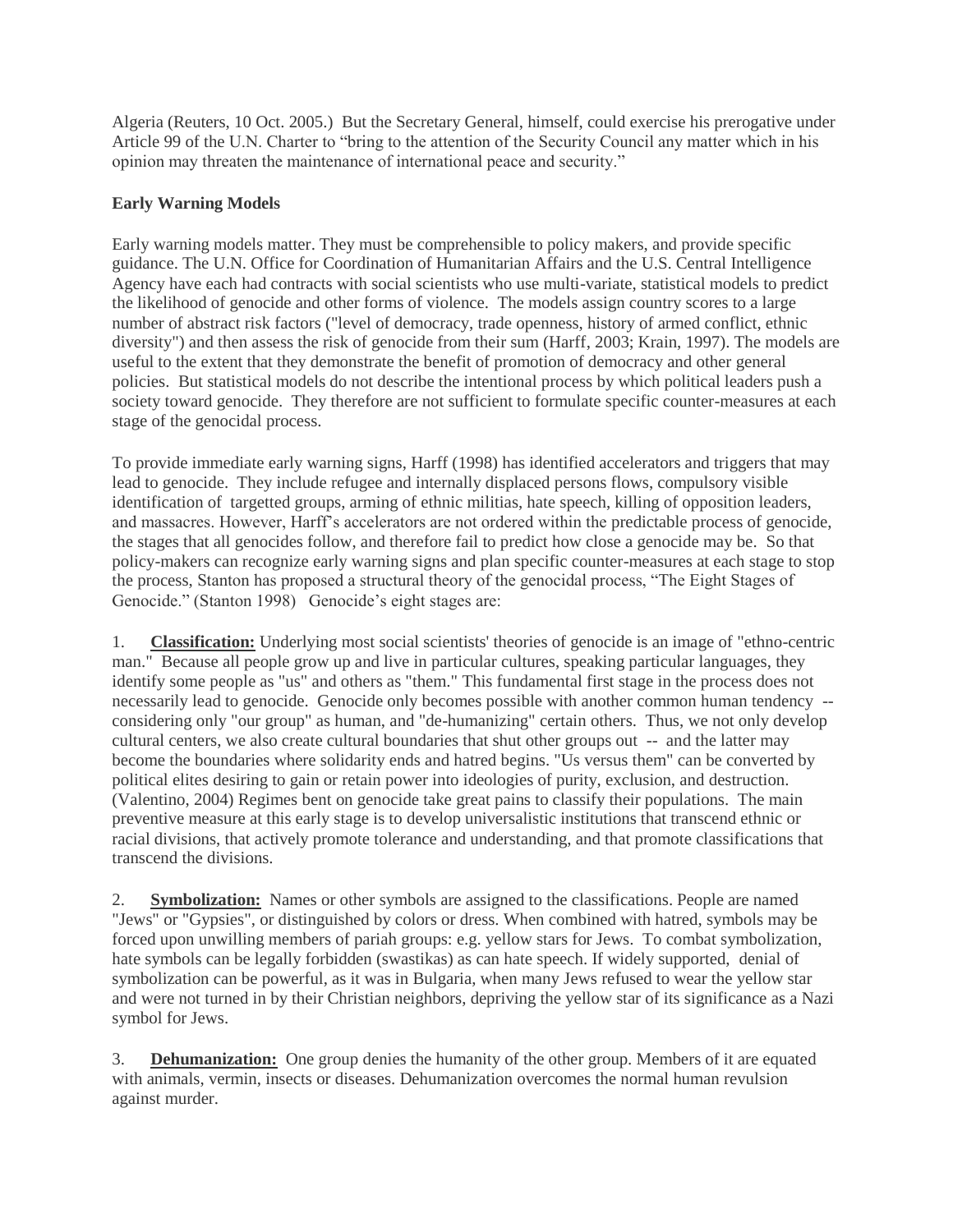At this stage, hate propaganda in print and on hate radios is used to vilify the victim group. In combating dehumanization, incitement to commit genocide should not be confused with protected speech. Genocidal societies lack constitutional protection for countervailing speech, and should be treated differently than democracies. Hate radio stations should be shut down, and hate propaganda banned.

4. **Organization:** Genocide is always organized, usually by the state, though sometimes informally (Hindu mobs led by local RSS militants) or by terrorist groups. Special army units or militias are often trained and armed. Plans are made for genocidal killings. To combat this stage, membership in such militias should be outlawed. Their leaders should be arrested and denied visas for foreign travel. The U.N. should impose arms embargoes on governments and citizens of countries involved in genocidal massacres, and international commissions should investigate crimes against humanity.

5. **Polarization:** Extremists drive the groups apart. Hate groups broadcast polarizing propaganda. Laws may forbid intermarriage or social interaction. Extremist terrorism targets moderates, intimidating and silencing the center.

Prevention may mean security protection for moderate leaders or assistance to human rights groups. Assets of extremists may be seized, and visas for international travel denied to them. Coups d'état by extremists should be opposed by international sanctions.

6. **Preparation:** Victims are identified and separated out because of their ethnic or religious identity. Death lists are drawn up. Members of victim groups are forced to wear identifying symbols. They are often segregated into ghettoes, forced into concentration camps, or confined to a famine-struck region and starved. At this stage, a Genocide Emergency should be declared. If the political will of the the U.N. Security Council or NATO can be mobilized, armed international intervention should be prepared, or heavy assistance given to the victim group to prepare for its self-defense. Otherwise, at least humanitarian assistance should be organized by the U.N. and private relief groups for the inevitable tide of refugees.

7. **Extermination:** Extermination quickly becomes the mass killing legally called "genocide." It is "extermination" to the killers because they do not believe their victims to be fully human. When it is sponsored by the state, the armed forces often work with militias to do the killing. Sometimes the genocide results in revenge killings by groups against each other, creating the downward whirlpool-like cycle of bilateral genocide, as in Burundi.

At this stage, only rapid and overwhelming armed intervention can stop genocide. Real safe areas or refugee escape corridors should be established with heavily armed international protection. (False "safe areas" are worse than none, because they only concentrate the victims.) A multilateral force authorized by the U.N., led by NATO or a regional military power, should intervene. Militarily powerful nations should provide the airlift, equipment, and financial means necessary for the intervention.

8. **Denial:** is the eighth stage that always follows a genocide. It is among the surest indicators of further genocidal massacres. The perpetrators of genocide dig up the mass graves, burn the bodies, try to cover up the evidence and intimidate the witnesses. They deny that they committed any crimes, and often blame what happened on the victims. They block investigations of the crimes, and continue to govern until driven from power by force, when they flee into exile. There they remain with impunity unless they are captured and a tribunal is established to try them. The best response to denial is punishment by an international tribunal or national courts. There the evidence can be heard, and the perpetrators punished. (Stanton, 2005.)

# **Rapid Response Forces**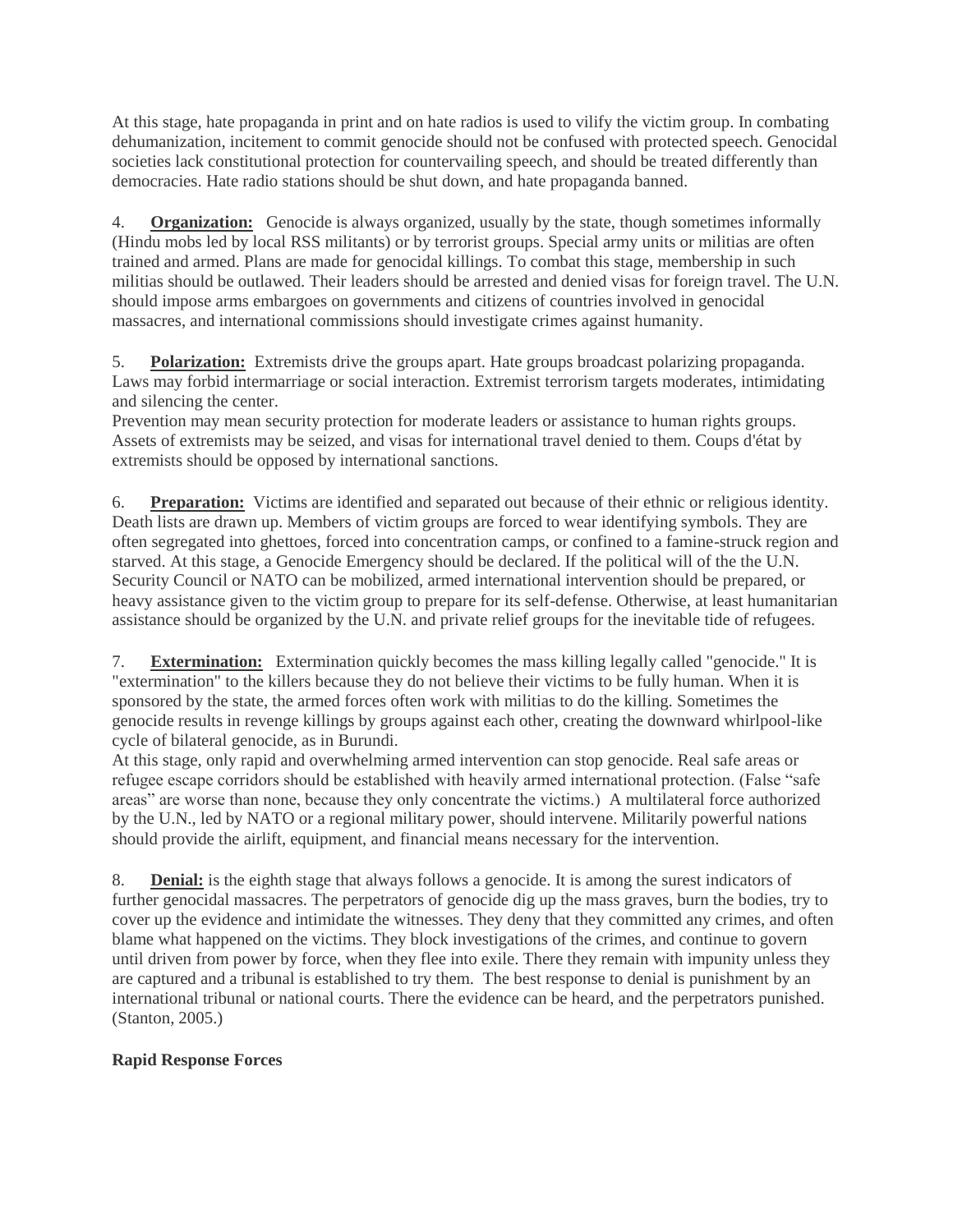Early warning is not enough. What if the U.N. Security Council passed a resolution to implement a peace agreement, and sent in peace-keepers, but then genocide began? That is what happened in Rwanda. There were plenty of early warnings. The U.N. Assistance Mission in Rwanda (UNAMIR) commander, General Roméo Dallaire learned of the plans for the genocide three months before it began, had conclusive evidence of massive shipments of half a million machetes to arm the killers, and knew of the training camps for the *Interahamwe* genocidists. Yet, when he cabled the U.N. Department of Peacekeeping Operations requesting authorization to confiscate the machete caches, Undersecretary for Peacekeeping Operations Kofi Annan's deputy, Iqbal Riza, refused, claiming the action would exceed UNAMIR's mandate. Then, when the genocide actually began in April 1994, Dallaire desperately asked for a mandate and reinforcements to protect the thousands of Tutsis who had taken refuge in churches and stadiums. Led by the U.S., the Security Council instead voted to pull out all 2500 UNAMIR troops. General Dallaire has since said that even those troops could have saved hundreds of thousands of lives, had they remained (Stanton, 2004c).

Among the problems with U.N. peacekeeping forces is that they are composed of national troop contingents voluntarily contributed by risk-averse national governments, and may even take their orders from those governments rather than their U.N. commanders. Such forces take months to organize and are seldom composed of the world's best-trained and equipped soldiers[.\[3\]](http://genocidewatch.org/BuildingAnAnti-GenocideRegimebyGregoryStanton.htm#_ftn3)

One regional military alliance lacks these drawbacks -- NATO. It has a coordinated command structure, extremely well-trained troops, and major resources. It proved to be quite effective once it was mobilized in Bosnia and Kosovo in the 1990s. But it has only begun to contribute to peace-keeping operations outside of Europe. The Standing High Readiness Brigade organized by Denmark, Austria, Canada, The Netherlands, Norway, Poland and Sweden in 1996 (since expanded to include Finland, Italy, Ireland, Lithuania, Portugal, Romania, Slovenia, and Spain) was organized to provide a rapid response force of 5,000 heavy infantry and support personnel to the U.N. Security Council on thirty days' notice. It has thus far assisted Chapter VI (peacekeeping with the consent of the host country) monitoring missions in Ethiopia/Eritrea, Liberia, and Sudan. The European Union (EU) is organizing thirteen 1,500 person battlegroups ready to respond within ten days to decisions by the EU. However, the EU is likely to be hamstrung by the requirement for unanimity in its foreign policy decision making.

The United Nations eventually needs a standing, volunteer, professional rapid response force that does not depend on member governments' contributions of brigades from their own armies. A standing U.N. force would need the support of at least some of the major military powers, must be large enough to effectively intervene in situations like Rwanda, and should be composed of volunteers from around the world, the best of the best, who train together specifically for U.N. peace-keeping. Its capabilities and training would need to include many non-military functions, including policing, administration of justice, and conflict transformation. Although the U.S. and other Permanent 5 members of the Security Council do not currently support creation of such a standing U.N. force, it is an idea whose time will come.

### **Non-violent Intervention**

We must build institutions to intervene non-violently before genocide begins. Every church, synagogue, mosque, and temple should teach peace-making, and inter-religious leaders' councils should be formed wherever there is religious division. In ethnically divided societies, radio and television and educational systems should be used to advocate tolerance and to humanize the other groups in the society, to show that they are like "us."

The 2005 report of the *U.N. High Level Panel on Threats, Challenges, and Change* (U.N. Doc. A/59/565 (2005)) recommended creation of a U.N. Peacebuilding Commission to be tasked with prevention of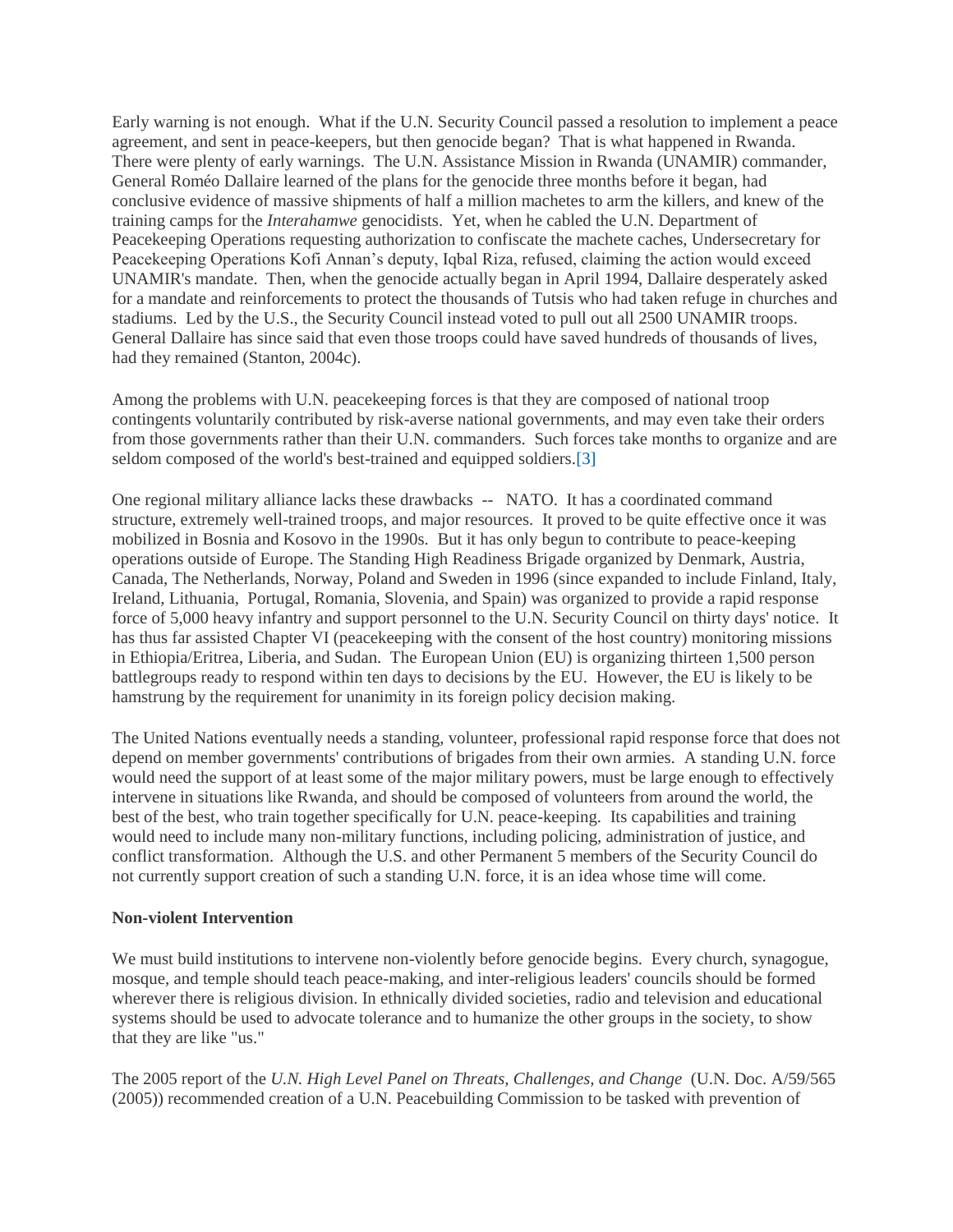conflict and state failure. The problem with the recommendation is that most genocide does not arise out of state failure or conflict. It is the result of unchecked state power.

The Carnegie Commission Report on Preventing Deadly Conflict (1997) is the best known example of the common assumption that conflict prevention will also prevent genocide. Conflict prevention is often a laudable goal, and sometimes it will contribute to genocide prevention. But it often will not. Jews had no conflict with Germans, nor did Armenians with Turks. In Rwanda, Kuperman (2001) argues that the Arusha Accords actually increased the likelihood of genocide when the Hutu Power elite realized they would lose their grip on power if the Accords were implemented. Faced with the negotiated reduction in their power, they instead decided to kill every Tutsi in Rwanda.

Diplomats believe in conflict prevention, so it is the default position of most foreign ministries. But in cases of genocide, forceful intervention to overthrow a dictator or stop mass killing may be much more effective than a peace agreement. Negotiations with genocidists may result in appeasement that encourages their will to power, as it did with Hitler, Stalin, and Habyarimana -- and, currently, with al-Bashir in Sudan.

## **The International Criminal Court**

The world needs and finally has an International Criminal Court (ICC). Impunity for genocide, war crimes, and crimes against humanity must end. The ICC must be backed by the will of nations to arrest those it indicts. The ICC may not deter every genocidist, but it will put on warning every future tyrant who believes he or she can get away with mass murder. Despite the opposition of the U.S. government, which is still advocating impunity for U.S. officials (a position that would have immunized every tyrant of the last century), the ICC is now a reality and will soon be able to try perpetrators of genocide, war crimes, and crimes against humanity. The ICC Prosecutor has undertaken investigations in the Democratic Republic of Congo, Uganda, and Côte d'Ivoire. Through referral by the U.N. Security Council, he is now also investigating the crimes against humanity in Darfur, Sudan.

### **Building a Mass Movement Against Genocide to Create Political Will**

These institutional changes will not be enough to end genocide in the twenty-first century. Eventually we must return to the problem of political will. It was not for want of U.N. peace-keepers in Rwanda that 800,000 people were murdered. They perished because of the complete lack of political will by the world's leaders to save them. Indeed, it was their political will to actually withdraw the U.N. peacekeepers and leave them to their murderers. Neither the U.S. nor any other member of the U.N. Security Council had the political will to risk one of their citizens to rescue 800,000 Tutsis from genocide.

There is something profoundly wrong about that. The wrong stems from the problem of ethno-centrism. We drew a national boundary, a circle, that shut Rwandans out of our common humanity. In October 2000, the second debate of the candidates for President of the United States demonstrated that neither candidate had learned the lessons of Rwanda. Then Governor George W. Bush said the U.S. was right not to send in U.S. troops because Rwanda is not in the sphere of America's national interests. Then U.S. Vice President Al Gore tried to excuse the Clinton administration's policy failure by saying the U.S. had no allies to go in with, as it did in Bosnia; ignoring the fact that 2500 U.N. peace-keepers were already on the ground in Rwanda. Evidently, he dismissed the use of the U.N. as a multi-lateral peace-keeper.

How can the political will of the world's leaders be mobilized to prevent and stop genocide? We must create a world-wide movement to end genocide, like the movement to abolish slavery in the nineteenth century. National leaders must learn that if they do not stop genocides, they will be voted out of office.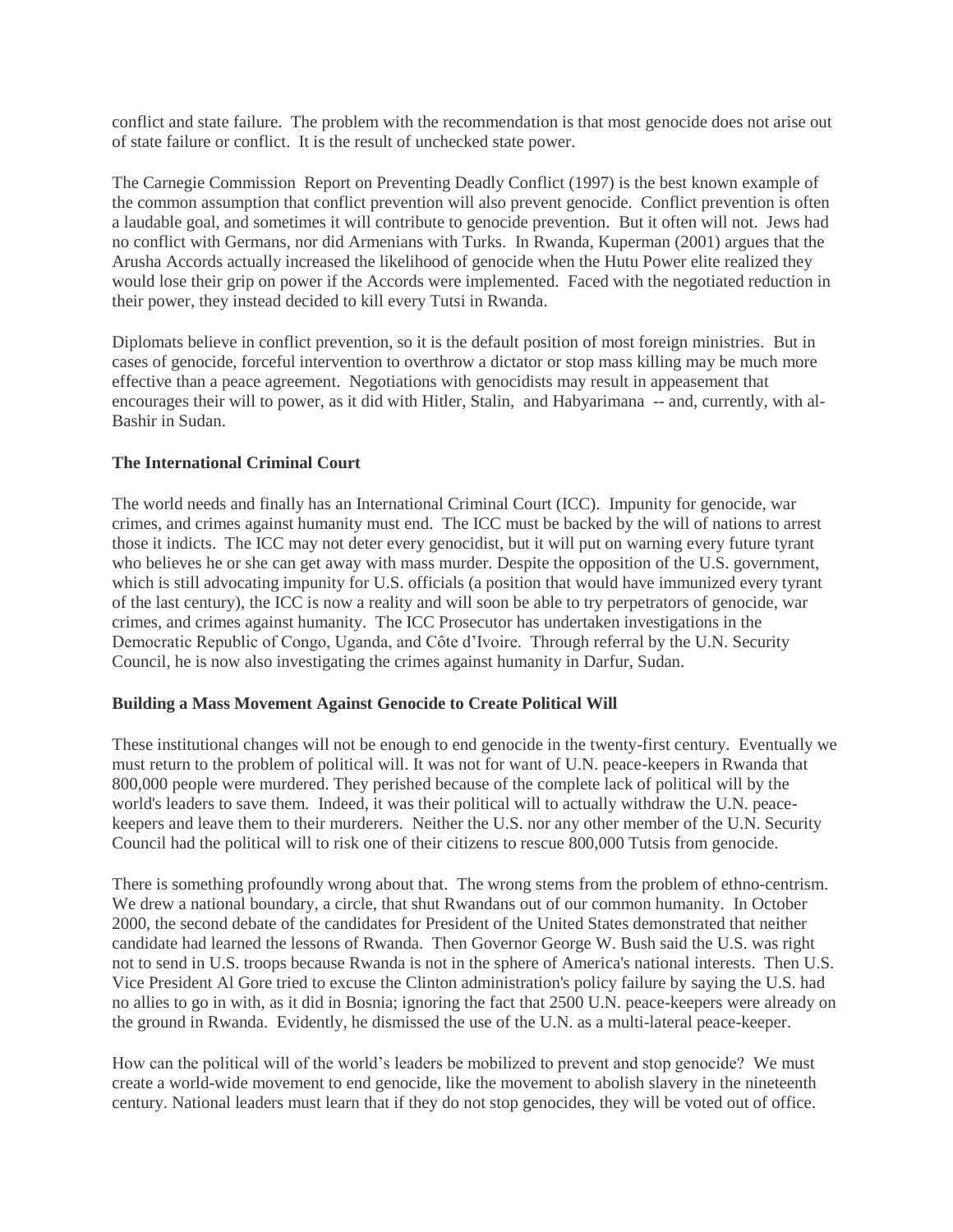The International Campaign to End Genocide was organized at the Hague Appeal for Peace in May 1999 to mobilize the international political will to halt genocide once and for all. The ICEG envisions a worldwide network of organizations working together and separately toward that common goal.

The first job in preventing and stopping genocide is getting the facts in clear, indisputable form to policy makers. Some of that job is done by the news media. But conveying the information is not enough. It must be interpreted so that policy makers understand that genocidal massacres are systematic; that the portents of genocide are as compelling as warnings of a hurricane. Then options for action must be suggested to those who make policy, and they must be lobbied to take action.

Policy makers act when they feel public pressure to act. If the international campaign is to be effective, it must build an international mass movement that will exert the political and cultural pressure on world leaders necessary to create political will.

Only fifty years ago, segregation was still the law in the southern United States and less than twenty years ago apartheid still ruled South Africa. But in both the U.S. and South Africa, mass movements created the political will to change the laws and gradually the cultures of racism are changing as well. Non-violent resistance finally broke up the Soviet communist empire, once thought to be frozen forever in tyranny.

Mass movements must mobilize the religious leaders, the celebrities and stars, the churches, synagogues, mosques, and temples. We must make indifference to genocide culturally unacceptable and politically impossible. We must educate and advocate, demonstrate and legislate.

Just as the nineteenth century was the century of the movement to abolish slavery, let us make the twentyfirst the century when we abolish genocide. Genocide, like slavery, is caused by human will. Human will -- including our will -- can end it.

## **References**

Carnegie Commission Report on Preventing Deadly Conflict (2001), Washington, DC: Carnegie Endowment for International Peace.

Harff, Barbara (2003). ["No Lessons Learned from the Holocaust?](http://genocidewatch.org/aboutgenocide/harffrisksofgenocide.htm) Assessing Risks of Genocide and Political Mass Murder since 1955." American Political Science Review (February) 97(1): 57-73.

Harff, Barbara (1998). "Early Warning of Humanitarian Crises: Sequential Models and the Role of Accelerators." In Preventive Measures: Building Risk Assessment and Crisis Early Warning Systems, ed. L. Davies and T.R. Gurr. Lanham, MD: Rowman & Littlefield.

Krain, Matthew (1997). ["State-Sponsored Mass Murder: T](http://genocidewatch.org/aboutgenocide/krainseverityofgenocides.htm)he Onset and Severity of Genocides and Politicides." Journal of Conflict Resolution 41: 331-360.

Alan J. Kuperman (2001). The Limits of Humanitarian Intervention. Genocide in Rwanda, The Brookings Institution Press, Washington, D.C.

Rummel, Rudy (1994). [Death by Government. N](http://www.hawaii.edu/powerkills/NOTE1.HTM)ew Brunswick, NJ: Transaction Publishers.